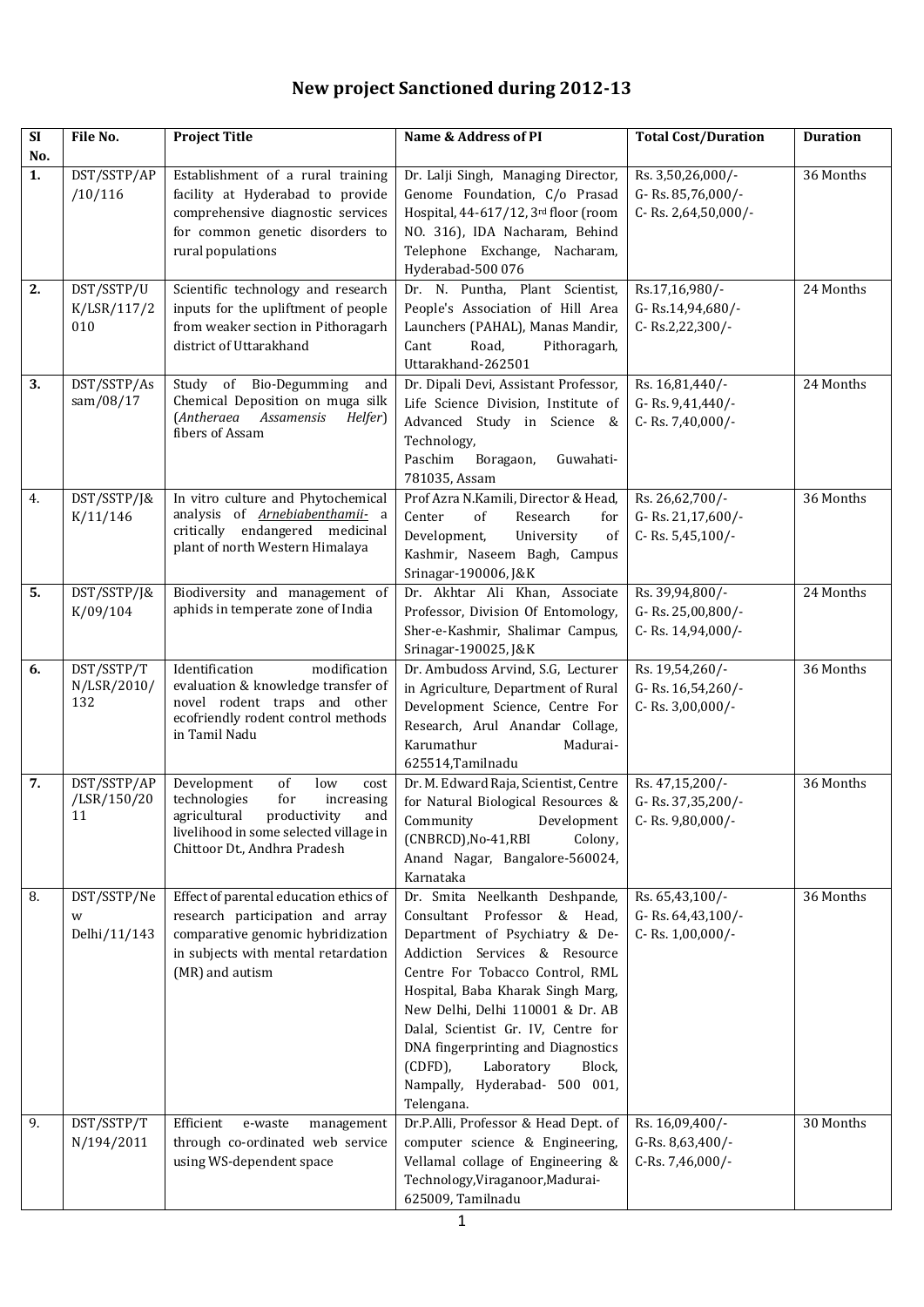| 10. | DST/SSTP/T                           | cadmium<br>Delineation<br>of                                       | Dr. K. Kumutha, Associate Professor,                                             | Rs. 14,90,410/-                       | 18 Months |
|-----|--------------------------------------|--------------------------------------------------------------------|----------------------------------------------------------------------------------|---------------------------------------|-----------|
|     | N/176/2011                           | contaminated soil and exploration                                  | Dept. of Agricultural Microbiology,                                              | G-Rs. 10,51,160/-                     |           |
|     |                                      | of bioremediation strategies for                                   | Coimbatore-641 003, Tamilnadu.                                                   | C-Rs. 4,39,250/-                      |           |
|     |                                      | removal and for environmental                                      |                                                                                  |                                       |           |
|     |                                      | by<br>harnessing<br>sustenance                                     |                                                                                  |                                       |           |
|     |                                      | Arbuscular mycrrhizal fungi and                                    |                                                                                  |                                       |           |
|     |                                      | PGPR                                                               |                                                                                  |                                       |           |
| 11. | DST/SSTP/T                           | Conductive concrete blocks from                                    | Dr. L. Andal, Professor & Head, Civil                                            | Rs. 27,59,400/-                       | 36 Months |
|     | N/182/2011                           | industrial waste as electromagnetic<br>shielding material          | Engineering, Velammal Collage of<br>Engineering<br>&<br>Technology,              | G-Rs. 19,86,400/-<br>C-Rs. 7,73,000/- |           |
|     |                                      |                                                                    | Madurai-625009, Tamilnadu.                                                       |                                       |           |
| 12. | DST/SSTP/Ka                          | Creation of digital repository of the                              | Dr.SG Sreekanteswara<br>Swamy,                                                   | Rs. 19,70,000/-                       | 18 Months |
|     | rnataka/DB/                          | of<br>student<br>reports<br>projects                               | Fellow, Karnataka State Council for                                              | G-Rs. 19,00,000/-                     |           |
|     | 12th                                 | programme: a flagship programme                                    | Science & Technology (KSCST),                                                    | C-Rs. 70,000/-                        |           |
|     | Plan/13/                             | of Karnataka State Council for                                     | Bangalore, Indian Institute of                                                   |                                       |           |
|     | 2012-13                              | Science & Technology (KSCST)                                       | Science<br>Campus,<br>Bangalore-                                                 |                                       |           |
|     |                                      |                                                                    | 560012, Karnataka                                                                |                                       |           |
| 13. | DST/SSTP/Ha                          | Plus tree selection and development                                | Dr. Naresh Kaushik, Scientist, CCS                                               | Rs. 21,44,798/-                       | 36 Months |
|     | ryana/157/2                          | Ailanthus<br>excelesa<br>based<br>of                               | Haryana Agricultural University                                                  | G-Rs. 18,72,240/-                     |           |
|     | 011                                  | agroforestry system for south-west                                 | regional research station Bawal                                                  | C-Rs. 2,72,558/-                      |           |
|     |                                      | Haryana                                                            | (Rewari)-123501, Haryana                                                         |                                       |           |
| 14. | DST/SSTP/AP<br>/189/2011             | Study on wild edible plants and<br>documentation of ethnobotanical | Dr. Debajit Mahanta, Scientist-C,<br>Arunchal Pradesh State Council of           | Rs. 18,99,200/-<br>G-Rs. 16,99,200/-  | 36 Months |
|     |                                      | knowledge of utilization practices                                 | Science & technology, Dept. of IT                                                | C-Rs. 2,00,000/-                      |           |
|     |                                      | associated with different tribes of                                | Science and Technology, Govt. of                                                 |                                       |           |
|     |                                      | Arunachal Pradesh                                                  | Arunchal Pradesh, ESS Sector,                                                    |                                       |           |
|     |                                      |                                                                    | Maung-phi Complex,, Itanagar-791                                                 |                                       |           |
|     |                                      |                                                                    | 113, Arunchal Pradesh.                                                           |                                       |           |
| 15. | DST/SSTP/Pu                          | Assessment of copepods as Bio-                                     | Devender<br>Kaur<br>Kocher,<br>Dr.                                               | Rs. 19,95,800/-                       | 24 Months |
|     | njab/174/20                          | control agents of mosquito larvae in                               | Assistant Professor, Dept.<br>0f                                                 | G-Rs. 13,95,800/-                     |           |
|     | 11                                   | standing water bodies of Punjab                                    | Zoology, Ludhiana-14004, Punjab                                                  | C-Rs. 6,00,000/-                      |           |
| 16. | DST/SSTP/As                          | Wild Silk Moths: genetic diversity                                 | Dr. Bhuban Chandra Chutia, Asst.                                                 | Rs. 27,29,720/-                       | 36 Months |
|     | sam/178/201                          | based<br>morpho-molecular<br>on                                    | Department Of Zoology,<br>Prof.                                                  | G-Rs.14,79,720/-                      |           |
|     | 1                                    | markers in North-Eastern Region of                                 | Nowgong Collage, Assam-782001                                                    | C-Rs.12,50,000/-                      |           |
|     |                                      | India                                                              |                                                                                  |                                       |           |
| 17. | DST/SSTP/Ha                          | Fish Health Management through                                     | Dr. Shashank, Asst. Prof, Zoology &                                              | Rs. 26,53,080/-                       | 36 Months |
|     | ryana/172/2<br>011                   | herbal materials and vermin<br>technology<br>for<br>sustainable    | Aquaculture, CCS Haryana   G-Rs.17,93,300/-<br>Agriculture<br>University, Hisar- | C-Rs. 8,59,780/-                      |           |
|     |                                      | aquaculture                                                        | 125004, Haryana                                                                  |                                       |           |
| 18. | DST/SSTP/H                           | Freeze restriction studies for frost                               | Dr. Shashi Kumar Sharma, Scientist                                               | Rs. 37,77,099/-                       | 36 Months |
|     | P/170/2011                           | protection in subtropical fruit                                    | (Fruit Sciences),<br>Institute<br>of                                             | G-Rs.17,22,200/-                      |           |
|     |                                      | plants                                                             | Biotechnology &<br>Environment                                                   | C-Rs. 20,54,899/-                     |           |
|     |                                      |                                                                    | Sciences, Neri, Hamirpur-177001,                                                 |                                       |           |
|     |                                      |                                                                    | Himachal Pradesh                                                                 |                                       |           |
| 19. | DST/SSTP/As                          | Use of constructed wetlands in                                     | Dr. Abhik Gupta, Professor Dept. of                                              | Rs. 15,05,840/-                       | 36 Months |
|     | sam/200/201                          | industrial wastewater treatment                                    | Ecology & Environment Sciences,                                                  | G-Rs.13,35,840/-                      |           |
|     | 2                                    | and stabilization : potential of                                   | Assam University, Silchar-788011,                                                | C-Rs.1,70,000/-                       |           |
|     |                                      | plankton,<br>macrophyte<br>and                                     | Assam                                                                            |                                       |           |
|     |                                      | macroinvertebrate species                                          |                                                                                  |                                       |           |
| 20. | DST/SSTP/LS                          | Study of Arsenic Accumulation in                                   | Dr. Akhileshwari Nath, Research                                                  | Rs. 65,61,987/-                       | 24 Months |
|     | R/Bihar/12/<br>12 <sup>th</sup> Plan | people of Bihar and its correlation<br>with<br>induced             | Centre, Mahavir Cancer Institute &                                               | G-Rs.17,42,800/-                      |           |
|     |                                      | arsenic<br>carcinogenicity in animal model                         | Research Centre, Patna- 801 505,<br>Bihar                                        | C-Rs.48,19,187/-                      |           |
| 21. | DST/TDD/2K                           | Sanitary<br>napkins<br>production                                  | Saxena,<br>Dr. Shalini<br>President,                                             | Rs.35,07,000/-                        | 36 Months |
|     | 11/143                               | training (by handmade machine)                                     | Priyanshi Educational, Cultural and                                              | G-Rs. 25,47,000/-                     |           |
|     |                                      | with entrepreneurship and soft                                     | Societal Society, 111, Regal Mohini                                              | C-Rs. 9,60,000/-                      |           |
|     |                                      | skills training for the tribal women's                             | Homes, Awadhpuri, Khajurikala,                                                   |                                       |           |
|     |                                      | in block Sendhwa of tribal and                                     | Bhopal-462 021                                                                   |                                       |           |
|     |                                      | declared BRGF district-Barwani                                     |                                                                                  |                                       |           |
|     |                                      | (MP)                                                               |                                                                                  |                                       |           |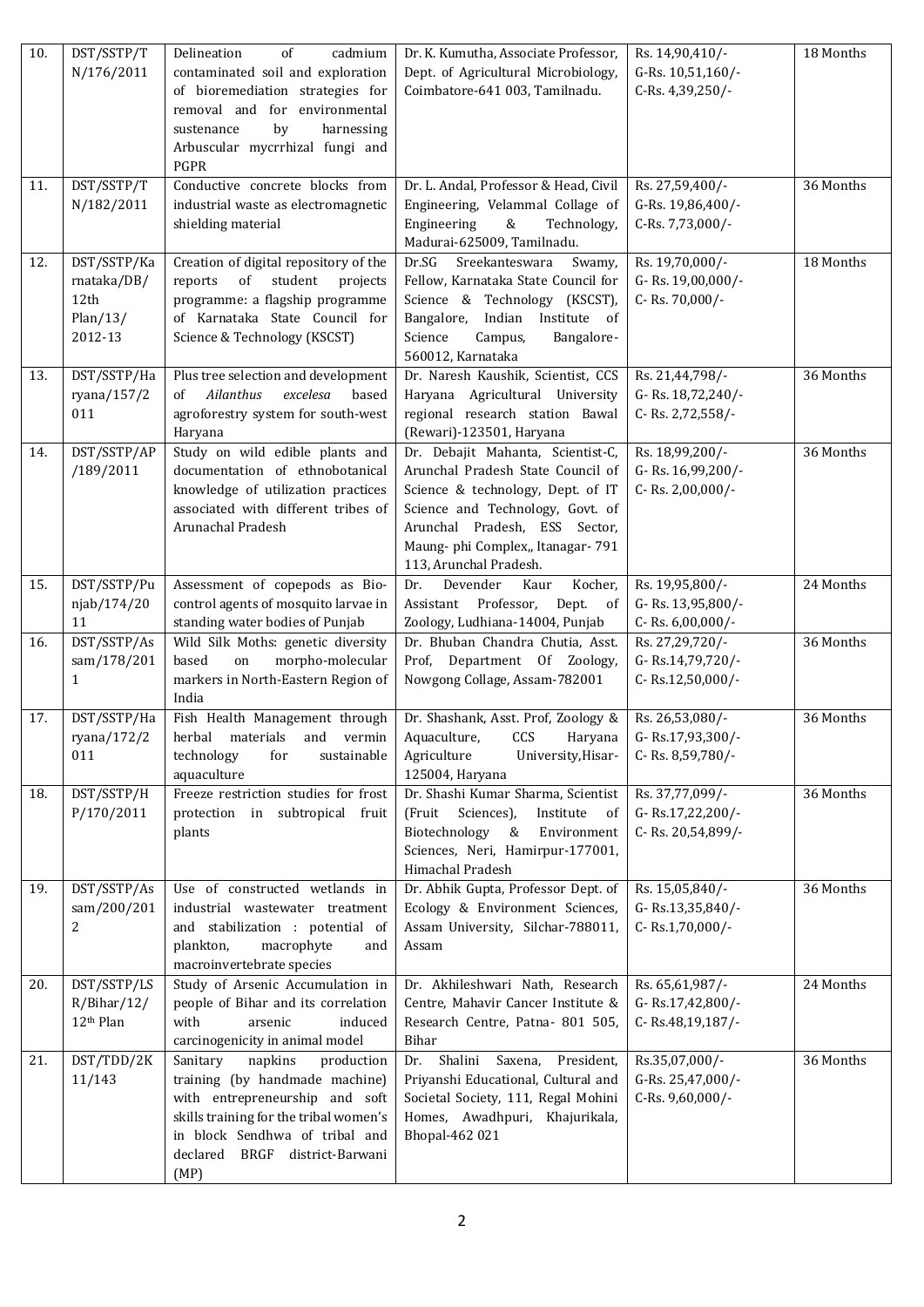| 22. | DST/TDD/2K<br>12/159 | Modern agricultural implements<br>Science and Technology transfer to<br>Tribal Community for Sustainable<br>Livelihood in the Western Ghats,<br>Coimbatore District (Part-II)Tamil<br>Nadu                     | Dr. Rajamanickam, Professor &<br>Tamilnadu<br>Head,<br>Agricultural<br>University,<br>Coconut<br>Research<br>Station, Aliyarnagar, Tamilnadu-<br>642101.                                                                                                       | Rs. 13,59,400/-<br>G-Rs. 11,59,400/-<br>C-Rs. 2,00,000/-      | 36 Months |
|-----|----------------------|----------------------------------------------------------------------------------------------------------------------------------------------------------------------------------------------------------------|----------------------------------------------------------------------------------------------------------------------------------------------------------------------------------------------------------------------------------------------------------------|---------------------------------------------------------------|-----------|
| 23. | DST/TDD/2K<br>12/156 | Farmers<br>participatory<br>action<br>research through geomatics based<br>research<br>of<br>agricultural<br>intensification and diversification<br>for sustainable agriculture in West<br>Bengal               | Prof. Mohit Bhattacharya, Vice<br>President, Centre for Environmenal<br>Management and Particiaptory<br>Development,<br>Social<br>Science<br>Department, HB150, Sector- III, Salt<br>Lake, Kolkata-700 106                                                     | Rs. 1,59,06,000/-<br>G-Rs. 1,44,06,000/-<br>C-Rs. 15,00,000/- | 36 Months |
| 24. | DST/TDD/2K<br>12/157 | Save the nature and people: A study<br>on bio-diversity of Darjeeling hills<br>areas and evenhanded future<br>actions                                                                                          | Dr. Pijush Kanti Basu, Advisor,<br>Centre<br>for<br>Environmenal<br>Management<br>and Particiaptory<br>Development,<br>Social<br>Science<br>Department, HB150, Sector- III, Salt<br>Lake, Kolkata-700 106                                                      | Rs. 1,33,56,000/-<br>G-Rs. 1,15,56,000/-<br>C-Rs. 18,00,000/- | 36 months |
| 25. | DST/TDD/2K<br>11/126 | Identification of potential sites for<br>installation of microhydel power<br>plants for decentralized power<br>supply in tribal dominated hilly<br>areas of Karnataka                                          | Dr.<br>М.<br>Prithviraj,<br>Executive<br>Secretary, Karnataka State Council<br>for Science and Technology, Indian<br>Institute of Science, Bangalore-<br>560012, Karnataka                                                                                     | Rs. 19,86,500/-<br>G-Rs. 18,86,500/-<br>C-Rs. 1,00,000/-      | 12 Months |
| 26. | DST/TDD/2K<br>11/108 | Setting up of demonstration plants<br>of pineapple plants leaf fiber and<br>banana fiber using<br>anaerobic<br>extraction                                                                                      | Dr. V.B. Manilal, Principal Scientist,<br>Department of Process Engineering<br>Environmental<br>&<br>Technology,<br>National<br>Institute<br>for<br>Interdisciplinary<br>Science<br>and<br>Technology,<br>(NIIST),<br>Thiruvananthapuram-<br>695019,<br>Kerala | Rs. 62,90,000/-<br>G-Rs. 31,90,000/-<br>C-Rs. 31,00,000/-     | 24 Months |
| 27. | DST/TDD/2K<br>12/161 | Demonstration<br>of<br>Tele-<br>Ophthalmology model by leveraging<br>the common service Centers DIT to<br>deliver primary eye care to rural<br>masses of neighboring states of<br>Delhi                        | Dr. S.C. Gupta, Medical Director,<br>Venu Eye Institute & Research<br>Sheikh<br>Sarai<br>Centre,<br>1/31,<br>Institutional Area, Phase-2, New<br>Delhi-110017                                                                                                  | Rs. 74,20,000/-<br>G-Rs. 33,40,000/-<br>C-Rs. 40,80,000/-     | 18 Months |
| 28. | DST/TDD/2K<br>11/142 | participatory<br>Farmers<br>demonstration and evaluation of<br>drip fertigation technique in Kerala                                                                                                            | Dr. K. Madhava Chandran, Scientist<br>E2, Centre for water Resources<br>Development and Management,<br>Water Management, Agriculture<br>Kunnamangalam,<br>Division,<br>Kozhikode-673 571, Kerala                                                               | Rs. 85,03,800/-<br>G-Rs. 75,88,800/-<br>C-Rs. 9,15,000/-      | 36 Months |
| 29. | DST/TDD/2K<br>12/163 | Setting up of demonstration cum<br>prototype Units at Saharanpur &<br>Nagina for showcasing and adoption<br>of the technology on UV curable<br>wood coatings                                                   | Dr. Ajay K Tyagi, Senior Assistant<br>Director, Shriram Institute for<br>Industrial Research, 19, University<br>Road, Delhi-110 007                                                                                                                            | Rs.2,19,33,600/-<br>G-Rs. 81,13,600/-<br>C-Rs. 1,38,20,000/-  | 36 Months |
| 30. | DST/TDD/2K<br>12/158 | Integrated mangrove aquaculture<br>for the environmental management<br>and socio-economic up-liftment of<br>rural people in Kerala                                                                             | Ms. N. Suvarnakumari, Scientist E1<br>& Officer in-charge, Centre for water<br>Development<br>Resources<br>and<br>Management (CWRDM), Sub Centre<br>Neyyattinkara<br>P.O,<br>Thiruvananthapuram-<br>695121,<br>Kerala                                          | Rs. 1,03,41,600/-<br>G-Rs. 99,41,600/-<br>C-Rs. $4,00,000$ /- | 36 Months |
| 31. | DST/TDD/2K<br>11/145 | Development<br>infrastructure<br>for<br>promoting research in the state of<br>Haryana in the promising area of<br>non-conventional machining wire<br><b>EDM</b><br>(Electric<br>Discharge<br>cut<br>Machining) | Khanna,<br>Associate<br>Rajesh<br>Dr.<br>Professor, Mechanical Engineering<br>Department, Mullana University,<br>Ambala-133 203, Haryana                                                                                                                       | Rs. 22,15,000/-<br>G-Rs.4,55,000/-<br>C-Rs.17,60,000/-        | 24 months |